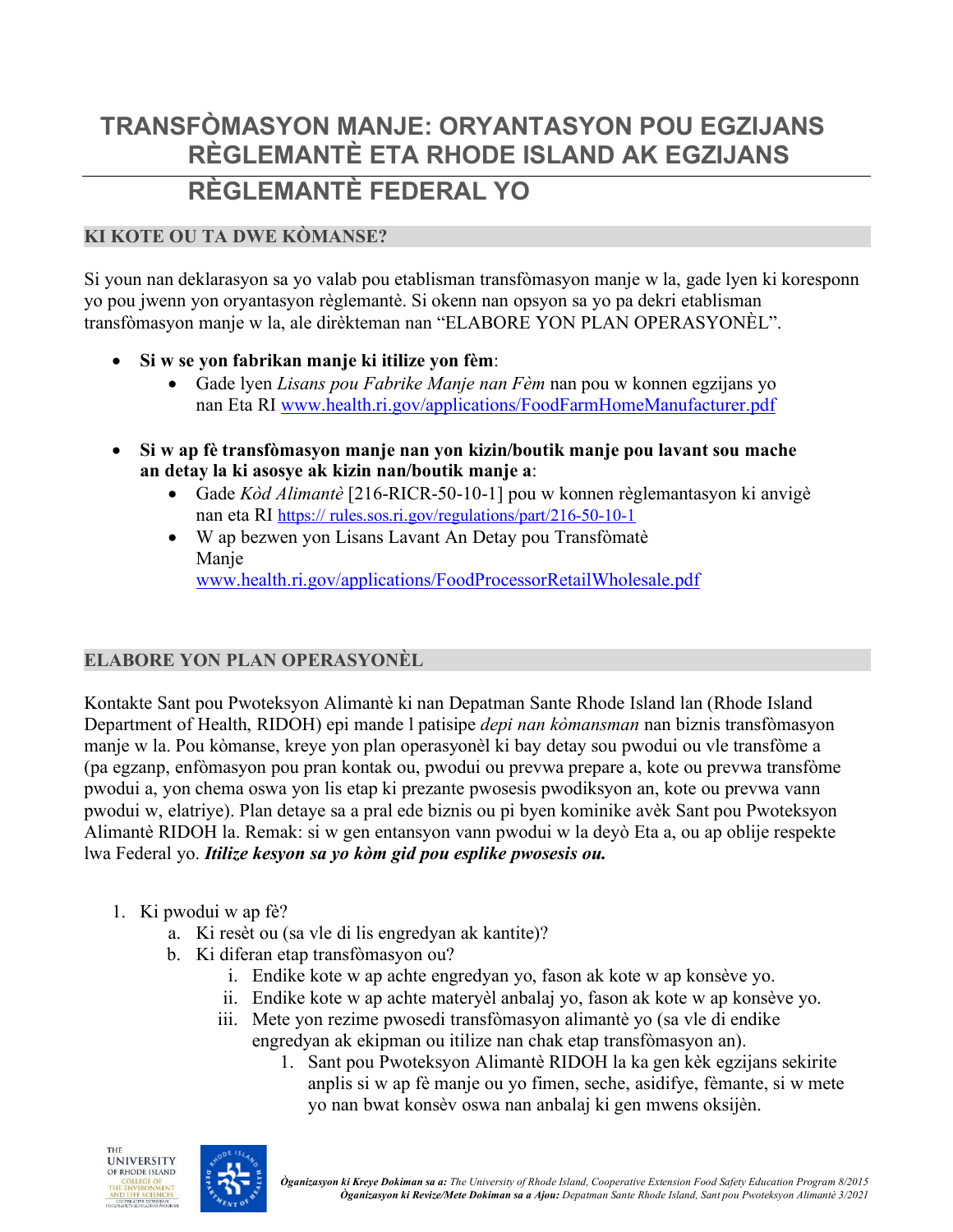- iv. Eksplike fason ou pral anbale ak mete etikèt sou pwodui a.
	- *1.* W ap gen pou ranpli ak soumèt yon *[Fòm Apwobasyon pou Etikèt Alimantè](https://www.health.ri.gov/forms/approval/FoodLabel.pdf)*.
	- 2. W ap gen pou mete yon kopi etikèt pwodui a.
	- 3. Gen kèk egzijans federal ou dwe respekte. Pou w jwenn plis enfòmasyon:
		- a. [https://www.fda.gov/media/81606/download](http://www.fda.gov/Food/GuidanceRegulation/GuidanceDocumentsRegulatoryInformation/LabelingNutrition/ucm2006828.htm)
		- b. [www.fsis.usda.gov/labels](http://www.fsis.usda.gov/labels)
	- v. Endike fason ak kote ou pral konsève pwodui a.
		- 1. Èske pwodui a ka konsève pou anpil tan? Si yon manje yo ka konsève pou anpil tan, ou pa bezwen kontwòl tan/tanperati pou sekirite alimantè a. Pa egzanp, se gendwa yon manje ki gen yon  $A_w < 0.85$  oswa yon manje asidifye ki gen yon pH< 4.6 ki sibi yon tretman tèmik ki apwopriye. Sinon, yon Otorite Tretman ap gen pou egzamine ak evalye ki efè Aw, pH ak/oswa pwosesis tèmik la genyen. Yon Otorite Tretman ta dwe evalye tout manje ki konsève pou anpil tan yo pou asire paramèt sekirite alimantè yo kòrèk (gade paj 9 la pou w jwenn enfòmasyon sou Otorite Tretman an).
		- 2. Èske pwodui w se yon manje ki bezwen yon kontwòl tanperati pou asire sekirite li?
			- a. Si se wi, ki jan ou pral kenbe kontwòl tanperati a?
- 2. Ki kote w ap transfòme pwodui a?
	- **a.** Èske etablisman transfòmasyon alimantè w la se yon lokal ou pral bati oubyen èske ou pral renove yon lokal ki la deja? **PA KÒMANSE KONSTRIKSYON AN TOUTOTAN SANT POU PWOTEKSYON ALIMANTÈ RIDOH A AK VIL LA oswa MINISIPALITE A POKO EGZAMINE EPI APWOUVE PLAN YO!**
		- i. Si se bati ou pral bati etablisman an, asire ou jwenn otorizasyon ak pèmi ki nesesè yo anvan ou mande yon lisans, jan yo esplike sa sou: [www.health.ri.gov/food/for/newfoodestablishments](https://health.ri.gov/food/for/newfoodestablishments/)
		- ii. Pou nouvo konstriksyon ak renovasyon ki depase 50% nan valè etablisman an, ou dwe ranpli ak soumèt yon *Aplikasyon pou Konstriksyon*: Se yon [dokiman](https://www.health.ri.gov/applications/FoodEstablishmentNewConstruction.pdf)  [pou egzamine plan etablisman an epi li disponib sou:](https://www.health.ri.gov/applications/FoodEstablishmentNewConstruction.pdf)  [www.health.ri.gov/applications/](https://www.health.ri.gov/applications/FoodEstablishmentNewConstruction.pdf) FoodEstablishmentNewConstruction.pdf
	- b. Ki etablisman w ap itilize pou transfòme pwodui w la?
		- i. Èske w ap itilize yon kizin enkibatè?
			- 1. Si se wi, ou ap gen pou w bay Sant pou Pwoteksyon Alimantè RIDOH a:
				- a. Yon kopi kontra lokasyon an.
				- b. Non ak adrès etablisman an.
		- ii. Èske w ap itilize yon kizin ki gen lisans pou plizyè moun pataje l/boutik manje?
			- 1. Si se wi, w ap gen pou bay Sant pou Pwoteksyon Alimantè RIDOH a:
				- a. Yon lèt ki esplike an detay akò operasyonèl la.
				- b. Non ak adrès etablisman an.
		- iii. Èske w ap itilize yon konpayi pou anbale pwodui yo sou kontra?
		- 1. Si se wi epi si konpayi sa a nan Eta a, w ap gen pou bay Sant pou Pwotesyon Alimantè RIDOH a non ak adrès etablisman an.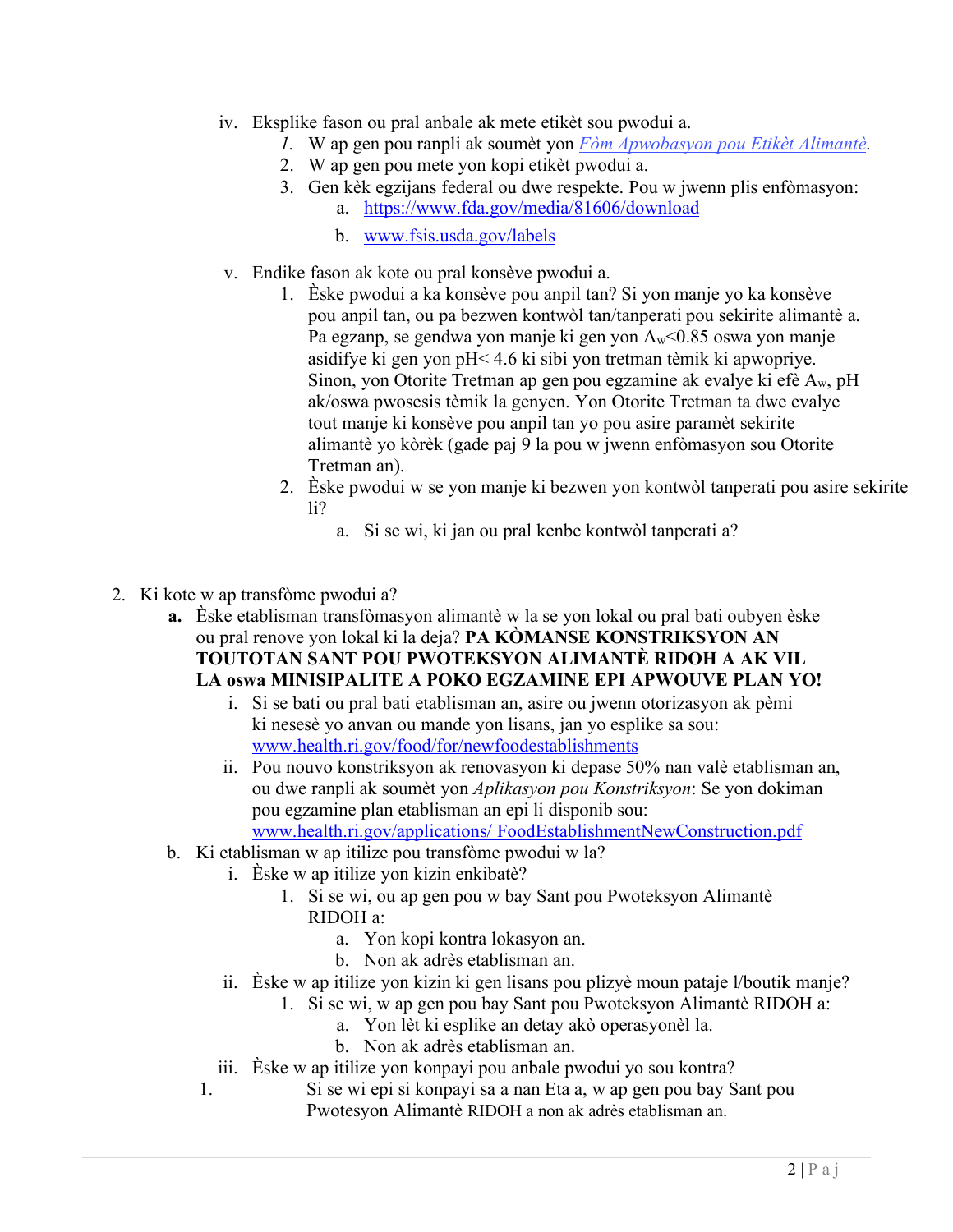- iv. Èske w ap itilize yon etablisman ki vann detay ki la deja pou fè transfòmasyon manje w yo?
	- 1. Si se wi, w ap gen pou bay Sant pou Pwoteksyon Alimantè RIDOH a:
		- a. Non ak adrès etablisman an.
		- b. Si se pa ou ki pwopriyetè etablisman an, w ap gen pou bay yon lèt ki detaye akò operasyonèl la ak orè fonksyònman yo.
- v. Èske w ap itilize yon etablisman transfòmasyon manje ki la deja epi ki gen lisans?
	- 1. Si se wi, w ap gen pou bay Sant pou Pwoteksyon Alimantè RIDOH a:
		- a. Non ak adrès etablisman an.
		- b. Si se pa ou ki pwopriyetè etablisman an, w ap gen pou bay yon lèt ki detaye akò operasyonèl la ak orè fonksyònman yo.
- 3. Kiyès w ap vann pwodui a?
	- a. Èske ou pral vann pwodui a nan Eta a?
	- b. Èske ou pral vann pwodui a deyò Eta a?
	- c. Èske ou pral vann pwodui a bay konsomatè yo dirèkteman?
	- d. Èske ou pral vann pwodui a bay yon distribitè gwosis?

## **SANT POU PWOTEKSYON ALIMANTÈ RIDOH LISANS POU PWODIKSYON AK LAVANT POU BIZNIS MANJE [http://health.ri.gov/licenses/detail.php?id=254#](http://health.ri.gov/licenses/detail.php?id=254)**

- **Konpayi Transfòmasyon ak Distribitè Manje: An Gwo ak An Detay.** Lisans sa a valab pou konpayi transfòmasyon manje k ap fabrike pwodui ki kuit nan fou, manje ki soti nan bèt lanmè, vyann/bèt volay, fwomaj ak lòt pwodui alimantè, ansanm ak konpayi transfòmasyon manje ki reanbale pwodui yo. [www.health.ri.gov/applications/FoodProcessorRetailWholesale.pdf](https://www.health.ri.gov/applications/FoodProcessorRetailWholesale.pdf)
	- o Konpayi Transfòmasyon Manje –An Detay, Nan Eta a
	- o Konpayi Transfòmasyon Manje –An Gwo, Nan Eta a
	- o Konpayi Transfòmasyon Manje –An Gwo, Deyò Eta a
	- o Distribitè Manje -Nan Eta a
	- o Distribitè Manje -Deyò Eta
- **Konpayi Transfòmasyon Manje: Sid Pòm** [www.health.ri.gov/applications/FoodProcessorBottlerAppleCider.pdf](https://www.health.ri.gov/applications/FoodProcessorBottlerAppleCider.pdf)
- **Konpayi Transfòmasyon Manje: Konpayi ki mete pwodui nan boutèy oswa nan bwat konsèv** [www.health.ri.gov/applications/FoodBottlerCanner.pdf](https://www.health.ri.gov/applications/FoodBottlerCanner.pdf)
- **Konpayi Transfòmasyon Manje: Vyann ak Bèt Volay** [www.health.ri.gov/applications/MeatPoultryProcessor.pdf](https://www.health.ri.gov/applications/MeatPoultryProcessor.pdf)
- **Lisans pou Depo ki nan Fèm yo (Pwodui ki fèt ak Vyann)** pèmèt agrikiltè yo mennen bèt yo nan yon labatwa USDA epi mennen yo annapre nan yon izin anbalaj vyann li gen lisans, kote yo dwe anbale vyann nan epi jele li.

[www.health.ri.gov/applications/FarmWarehouseMeatProducts.pdf](https://www.health.ri.gov/applications/FarmWarehouseMeatProducts.pdf)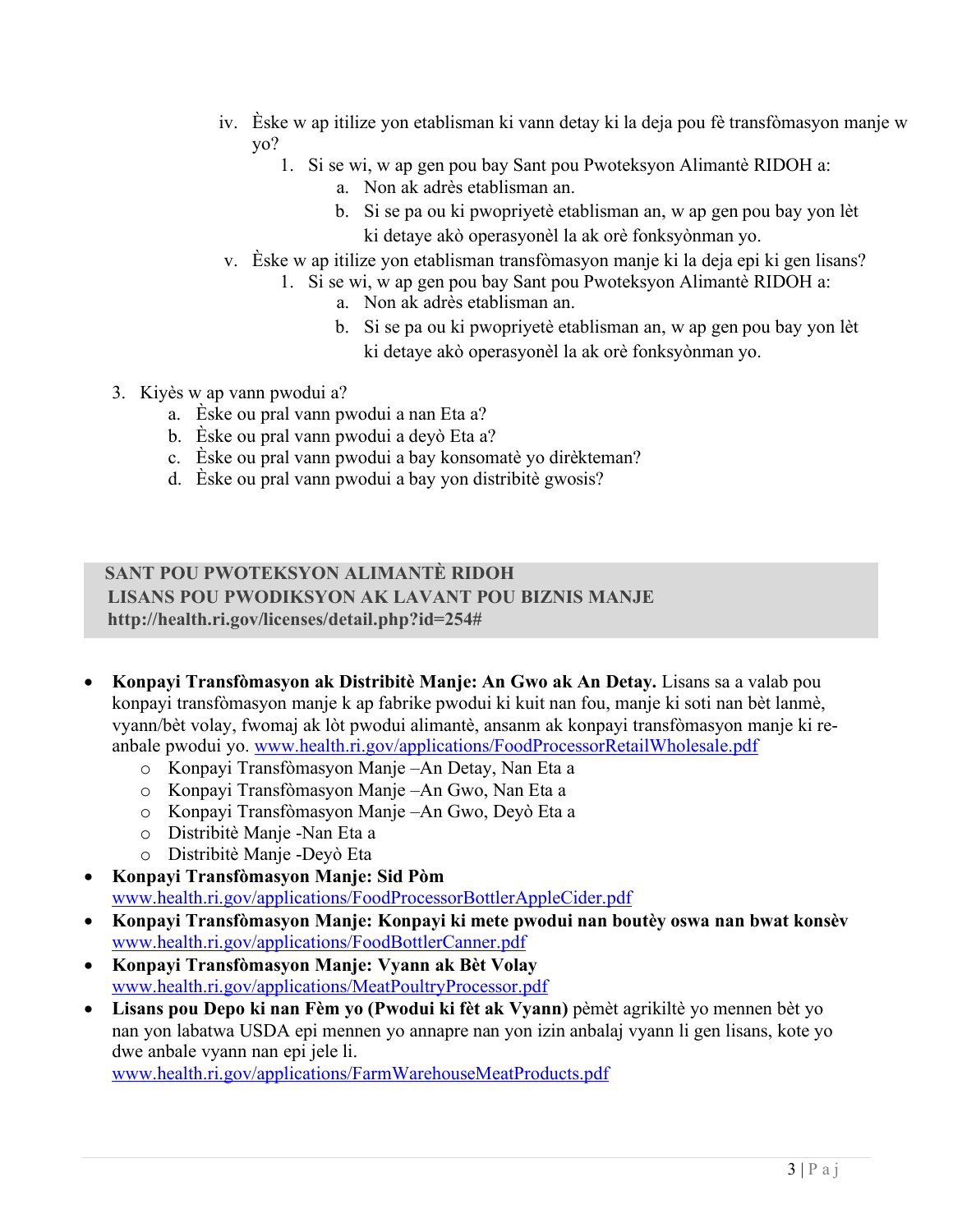- **Biznis Kokiyaj:** "Lisans Distribitè" pou konpayi k ap transpòte, re-transpòte, reanbale oswa kale pwodui yo [www.health.ri.gov/applications/ShellfishBusiness.pdf](http://www.health.ri.gov/applications/ShellfishBusiness.pdf)
- **Pèmi pou Biznis ki Vann Pwodui ki fèt ak Lèt: Pwodiktè Lèt**  [www.health.ri.gov/applications/DairyMilkProducer.pdf](https://www.health.ri.gov/applications/DairyMilkProducer.pdf)
- **Pèmi pou Biznis ki Vann Pwodui ki fèt ak Lèt: Transfòmatè Lèt** [www.health.ri.gov/applications/DairyMilkProcessorDistributor.pdf](https://www.health.ri.gov/applications/DairyMilkProcessorDistributor.pdf)
- **Lisans pou Sèvis Manje Mobil la** pèmèt chofè kamyon manje yo vann manje. [www.health.ri.gov/applications/FoodMobileService.pdf](http://www.health.ri.gov/applications/FoodMobileService.pdf)
- **Lisans pou Kòlpòte Manje An Detay**  Li pèmèt yon moun pou l jwenn pwodui nan yon sous ki apwouve (yon gwosis oswa yon detayan ki gen lisans) pou vann yo dirèkteman bay konsomatè a yon lòt kote. [www.health.ri.gov/applications/FoodRetailPeddler.pdf](http://www.health.ri.gov/applications/FoodRetailPeddler.pdf)

## **RÈGLEMANTASYON POU SÈTEN MACHANDIZ**

- **Kontwòl Prevansyon**
	- Bon Pratik Fabrikasyon ki Anvigè yo, Analiz Danje yo ak Kontwòl Prevansyon ki Baze sou Risk pou Manje Moun Manje: [https://www.accessdata.fda.gov/scripts/cdrh/cfdocs/cfcfr/](http://www.accessdata.fda.gov/scripts/cdrh/cfdocs/cfcfr/) CFRSearch.cfm?CFRPart=117
	- *Obligatwa:* Fòmasyon pou Moun ki Kalifye nan Kontwòl Prevansyon
		- [Food Safety Preventive Controls Alliance: https://www.ifsh.iit.edu/fspca/fspca](https://www.ifsh.iit.edu/fspca/fspca-preventive-controls-human-food)[preventive-controls-human-food](https://www.ifsh.iit.edu/fspca/fspca-preventive-controls-human-food)
		- Pwogram Sekrite ak Edikasyon Alimantè University of Rhode Island: Nicole Richard, 401-874-2977 oswa [nicolerichard@uri.edu](mailto:nicolerichard@uri.edu)
		- Northeast Center to Advance Food Safety (NECAFS): <https://www.uvm.edu/extension/necafs>
- **Bèt Lanmè ak Kokiyaj**
	- Rè[glemantasyon HACCP pou Bèt Lanmè –](http://www.afdo.org/seafoodhaccp) Pwosedi pou Transfòme ak Enpòte Pwason ak Pwodui Lapèch San Danje epi Nan Lapwòpte https://federalregister.gov/a/95-30332 https://rules.sos.ri.gov/regulations/part/216-50-10-4
	- *Obligatwa*: Fòmasyon ak Plan HACCP pou Bèt Lanmè ak Kokiyaj
		- Fòmasyon HACCP sou bèt lanmè: [www.afdo.org/seafoodhaccp](http://www.afdo.org/seafoodhaccp) [https://www.fisheries.noaa.gov/national/seafood-commerce-certification/3](http://www.fisheries.noaa.gov/national/seafood-commerce-certification/3-) day-basic-seafood-haccp-workshop
			- Kou fòmasyon sou Entènèt ak atelye suivi Segman 2: <http://seafoodhaccp.cornell.edu/Intro/index.html>
			- [Pwogram Sekrite ak E](https://www.fda.gov/media/99451/download)dikasyon Alimantè University of Rhode Island: Nicole Richard, 401-874-2977 oswa [nicolerichard@uri.edu](mailto:nicolerichard@uri.edu)
	- Distribitè Kokiyaj
		- Òdonans Modèl 2015
			- [https://www.fda.gov/media/98328/download](http://www.fda.gov/media/98328/download)
- **Pwodui ki fèt ak lèt**
	- Òdonans sou Lèt Pasterize Kategori "A" (PMO) 2015 [https://www.fda.gov/media/99451/download](http://www.fda.gov/media/99451/download)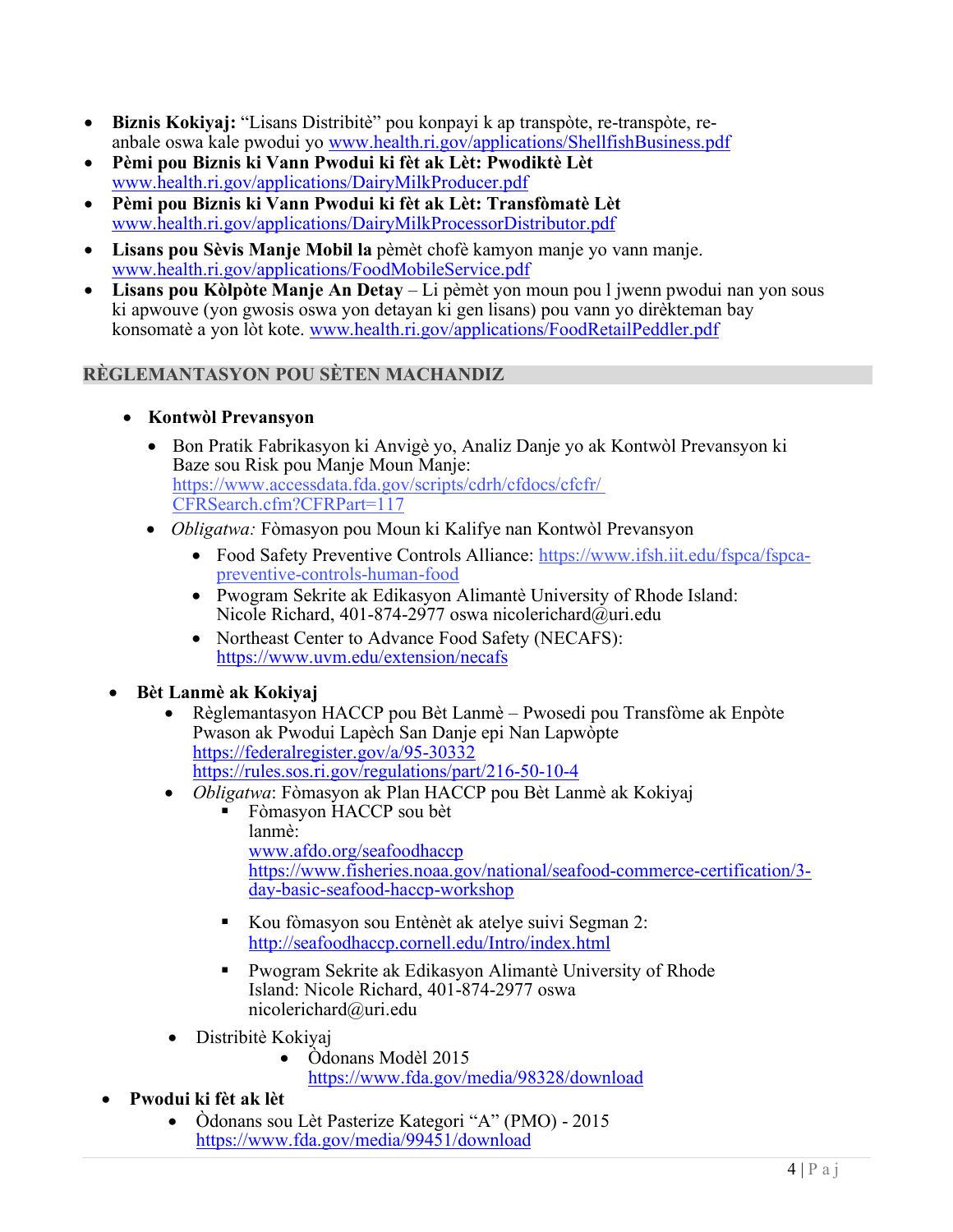- **Vyann/Bèt Volay**
	- Règlemantasyon HACCP sou Vyann ak Bèt Volay Rediksyon Patojèn; Règ Final sou Sistèm Analiz Danje ak Pwen Kontwòl ki Enpòtan Anpil yo (HACCP) [www.fsis.usda.gov/OPPDE/rdad/FRPubs/93-016F.pdf](http://www.fsis.usda.gov/OPPDE/rdad/FRPubs/93-016F.pdf) https://rules.sos.ri.gov/regulations/part/216-50-10-4
- *Obligatwa:* Fòmasyon ak Plan HACCP
	- Pwogram Fòmasyon HACCP sou Vyann ak Bèt Volay
		- University of Connecticut:<http://cag.uconn.edu/nutsci/nutsci/foodsafety/> Home Page/Courses and Workshops/HACCP Training 37 560232764.pdf
		- [University of Maine:](http://www.cag.uconn.edu/nutsci/nutsci/foodsafety/Food_Processing_landing_page/Processing_Meat_%26_Poultry/HACCP.php) <http://umaine.edu/food-health/food-safety/>
		- Penn State: [http://extension.psu.edu/food/safety/courses/hazard-analysis-critical](http://extension.psu.edu/food/safety/courses/hazard-analysis-critical-)[control-point-haccp-for-meat-and-poultry-processors](http://umaine.edu/food-health/food-safety/)
		- International HACCP Alliance: [www.haccpalliance.org/sub/index.html](http://www.haccpalliance.org/sub/index.html)
	- University of Connecticut [College of Agriculture, Health, a](http://extension.psu.edu/food/safety/courses/hazard-analysis-critical-control-point-haccp-for-meat-and-poultry-processors)nd Natural Resources Indu Upadhyaya; 860-871-0776; [indu.upadhyaya@uconn.edu](mailto:indu.upadhyaya@uconn.edu)
	- Inite Mobil Transfòmasyon Manje yo gen lisans selon ka a. Men egzijans yo:
		- Yon sous dlo ki apwouve
		- Yon Lisans Transfòmatè Manje [www.health.ri.gov/applications/FoodProcessorRetailWholesale.pdf](https://www.health.ri.gov/applications/FoodProcessorRetailWholesale.pdf)
		- Èske w ap itilize yon kizin ki gen lisans pou plizyè moun pataje/boutik manje? Si se wi, w ap gen pou bay [Sant pou Pwoteksyon Alimantè RIDOH a:](http://www.health.ri.gov/applications/FoodMobileService.pdf)
			- [Yon lèt ki detaye akò operasyonèl la.](http://www.health.ri.gov/applications/FoodRetailPeddler.pdf)
			- Non ak adrès etablisman an.
		- Yon Lisans pou Moun k ap Kòlpòte Manje An Detay oswa yon Lisans pou Sèvis Manje Mobil
			- <https://health.ri.gov/applications/FoodMobileService.pdf>
			- <https://health.ri.gov/applications/FoodRetailPeddler.pdf>

- **Ji**
- Règlemantasyon HACCP pou Ji Pwosedi Transfòme ak Enpòte Ji San Danje ak nan Lapwòpte

https://federalregister.gov/a/01-1291

- Si lavant lan fèt an gwo, ji a dwe transfòme selon yon pwogram HACCP, ki gen ladan suiv yon fòmasyon HACCP sou Ji.
- Si lavant lan fèt dirèkteman bay konsomatè yo, yon pwogram HACCP pou Ji yo ak pwosedi pasterizasyon ki nan [règlemantasyon an rekòmande pou sekirite a. Sinon, yon](https://foodscience.cals.cornell.edu/extension/fruits-vegetables-cider-juice/juice-haccp-certification-course)  [avètisman pou konsomatè konsènan](https://foodscience.cals.cornell.edu/extension/fruits-vegetables-cider-juice/juice-haccp-certification-course) [risk patojèn nan obligatwa.](https://foodscience.cals.cornell.edu/extension/fruits-vegetables-cider-juice/juice-haccp-certification-course)
- *Obligatwa*: Fòmasyon ak Plan HACCP
	- [Pwogram Fòmasyon HACCP Ji Cornell](http://www.crec.ifas.ufl.edu/extension/workshops/registration.shtml) https://foodscience.cals.cornell.edu/extension/fruits-vegetables-cider-juice/juicehaccp-certification-course
	- Pwogram Fòmasyon HACCP pou Ji nan University of Florida [www.crec.ifas.ufl.edu/extension/workshops/registration.shtml](http://www.crec.ifas.ufl.edu/extension/workshops/registration.shtml)
- **Eta a ka gen egzijans nan zafè transfòmasyon pou kèk pwosesis konsèvasyon manje.** *Pa egzanp, gen egzijans pou manje yo fimen, seche, asidifye, fèmante, mete nan bwat konsèv ak nan lòt anbalaj ki gen mwens oksijèn pou yo konsève.*
	- Pale avèk Biwo pou Pwoteksyon Alimantè a. Li ka nesesè pou yon Otorite Tretman egzamine epi apwouve pwosesis la pou pwodui sa yo.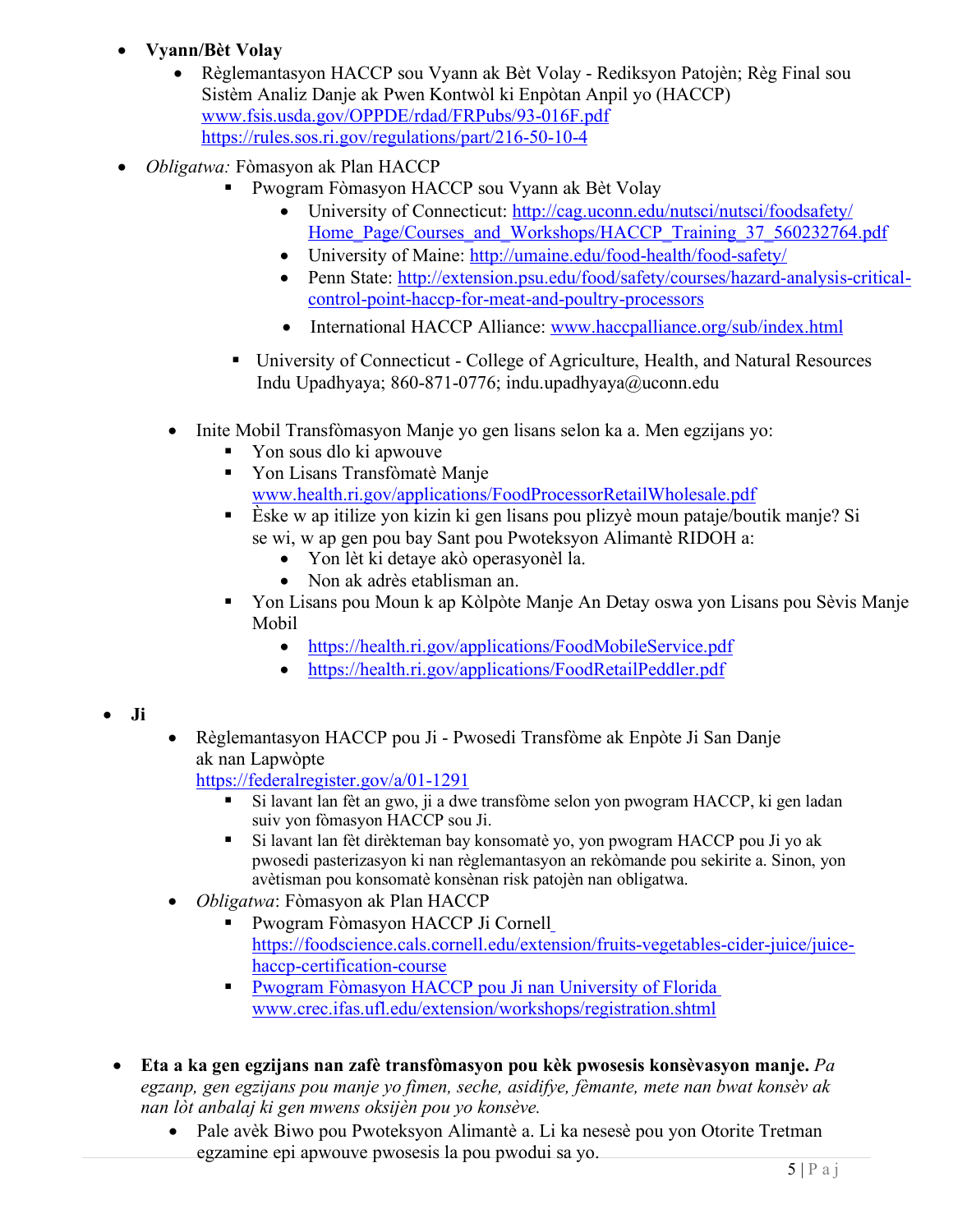### **LÒT FAKTÈ POU KONSIDERE NAN DOMÈN SEKIRITE ALIMANTÈ A:**

- Èske ou gen yon pwotokòl "netwayaj ak dezenfeksyon"? *Gade lis resous ki pi ba a – GMP ak Dezenfeksyon; Kòd Alimantè*
- Èske ou konnen ki sa alèjèn alimantè yo ye ak fason ou ka evite kontak kwaze a? *Gade lis resous ki pi ba a – Alèjèn Alimantè; GMP ak Dezenfeksyon; Kòd Alimantè*
- Èske ou gen yon plan rapèl (pa egzanp, yon lis kliyan ak founisè pou sizoka ta gen yon rapèl)? *Gade lis resous ki pi ba a – Rapèl ak Suivi Pwodui yo*
- Èske ou gen yon asirans ki apwopriye? *Gade lis resous ki pi ba a* **–***Asirans pou Biznis Manje yo*

## **RESOUS:**

# **Bon Pratik Fabrikasyon (GMP) ak Dezenfeksyon**

- Règ ak Règlemantasyon Ki Gen pou Wè ak Bon Pratik Fabrikasyon ki Anvigè yo pou Fabrike Anbalaj oswa pou Konsève Manje Moun Manje [216-RICR-50-10-4] https://rules.sos.ri.gov/regulations/part/216-50-10-4
- Eleman Debaz ki nan yon Pwogram Dezenfeksyon pou Transfòme ak Manyen Manje <https://edis.ifas.ufl.edu/pdffiles/FS/FS07700.pdf>
- Eleman Debaz pou Netwayaj ak Dezenfeksyon Ekipman yo nan kad Aktivite pou Transfòme ak Manyen Manje <https://edis.ifas.ufl.edu/fs077>

# **Kòd Alimantè**

• Kòd Alimantè [216-RICR-50-10-1] https://rules.sos.ri.gov/regulations/part/216-50-10-1

## **Fason pou [Mete Etikèt sou Manje](https://edis.ifas.ufl.edu/fs077)**

- 21 CFR 101- Fason pou Mete Etikèt Sou Manje yo <https://www.accessdata.fda.gov/scripts/cdrh/cfdocs/cfcfr/CFRSearch.cfm?CFRPart=101>
- Konsèy FDA pou Mete Etikèt sou Manje yo <https://www.fda.gov/media/81606/download>
- Konsèy USDA pou Mete Etikèt FSIS yo: [www.fsis.usda.gov/labels](http://www.fsis.usda.gov/labels)

## **Vyann ak Bèt Volay**

- Endèks Gid Konfòmite USDA FSIS pou Vyann ak Bèt Volay HACCP <https://www.fsis.usda.gov/wps/portal/fsis/topics/regulatory-compliance/guidelines>
- Enfòmasyon pou Pwopriyetè/Operatè Ti Izin ak Izin ki Piti Anpil y[owww.fsis.usda.gov/wps/portal/fsis/topics/regulatory-compliance/haccp/small-and-very](http://www.fsis.usda.gov/wps/portal/fsis/topics/regulatory-compliance/haccp/small-and-very-small-)[small-](http://www.fsis.usda.gov/wps/portal/fsis/topics/regulatory-compliance/haccp/small-and-very-small-) plant-outreach
- Lis resous HACCP pou Vyann ak Bèt Volay UCONN http://www.cag.uconn.edu/nutsci/nutsci/foodsafety/Food\_Processing\_landing\_page/ [Processing\\_Meat\\_&\\_Poultry/HACCP.php](http://www.cag.uconn.edu/nutsci/nutsci/foodsafety/Food_Processing_landing_page/Processing_Meat_%26_Poultry/HACCP.php)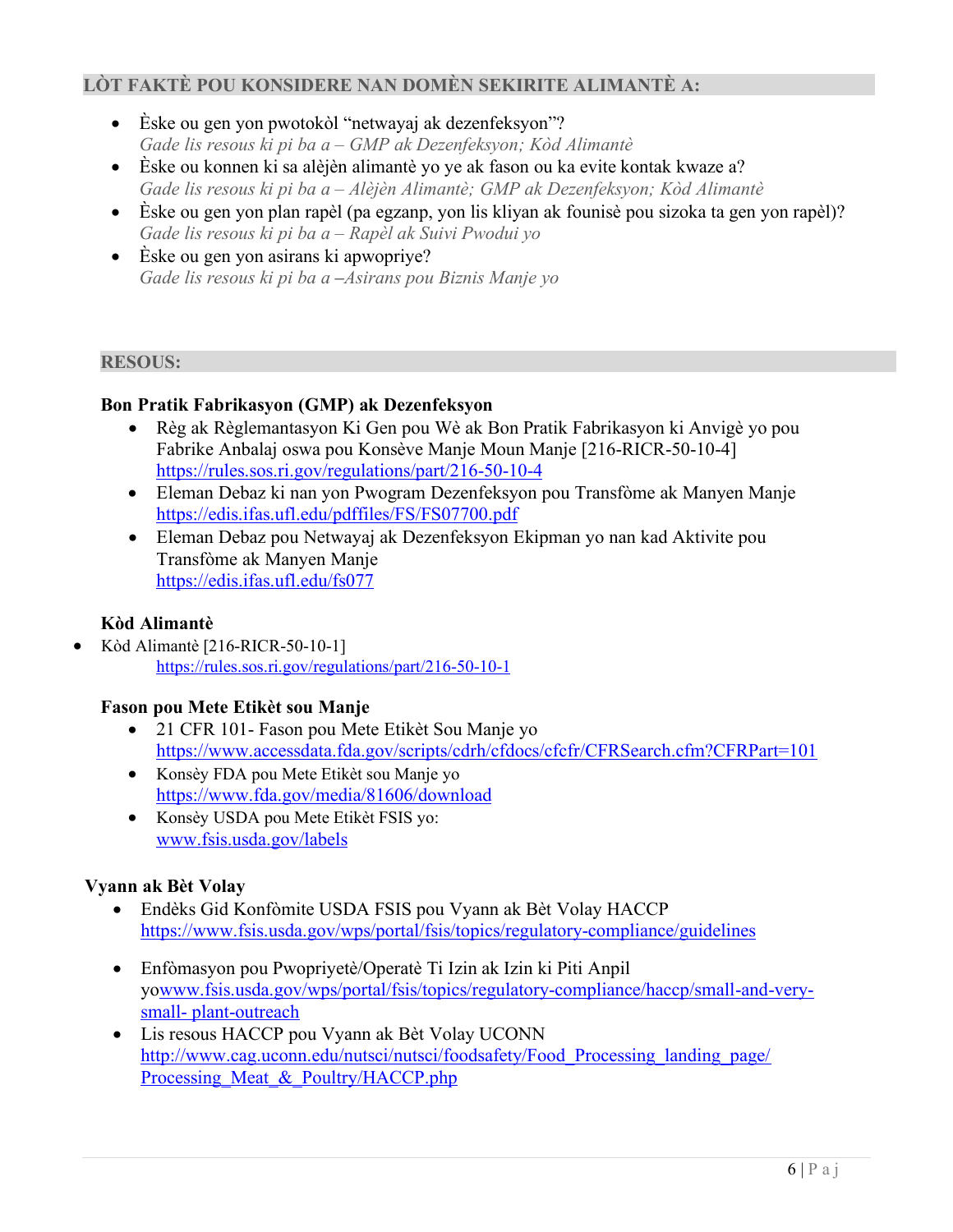- **Ji**
- Resous HACCP pou Ji FDA [www.fda.gov/Food/GuidanceRegulation/HACCP/ucm2006803.htm](http://www.fda.gov/Food/GuidanceRegulation/HACCP/ucm2006803.htm)

# **[Bèt Lanmè](http://www.fsis.usda.gov/wps/portal/fsis/topics/regulatory-compliance/haccp/small-and-very-small-plant-outreach)**

- Gid sou Danje ak Kontwòl pou Pwason ak Pwodui Lapèch yo 4yèm Edisyon, avril 2011: <https://www.fda.gov/media/80637/download>
- [Règ ak Règlemantasyon k](http://www.cag.uconn.edu/nutsci/nutsci/foodsafety/Food_Processing_landing_page/Processing_Meat_%26_Poultry/HACCP.php)i Preskri Nòm Minimòm pou Transfòmasyon Manje, Konsèvasyon ak Transpò Pwason ak Pwodui Lapèch yo [216-RICR-50-10-4] https://rules.sos.ri.gov/regulations/part/216-50-10-4
- Pwogram Sant Pwoteksyon Alimantè RIDOH pou kokiyaj yo [https://health.ri.gov/programs/detail.php?pgm\\_id=164](https://health.ri.gov/programs/detail.php?pgm_id=164)

# **Alèjèn Alimantè**

- Pwogram Rechèch ak Resous sou Alèji Manje Eleman ki fè pati yon Plan Kontwòl Alèjèn ki Efikas: Yon Kad pou Konpayi Transfòmasyon Manje yo https://farrp.unl.edu/allergencontrolfi
- Rechèch ak Edikasyon sou Alèji Manje yo Resous pou Fabrikan Manje yo <https://www.foodallergy.org/resources/food-manufacturers>
- Pwogram Rhode Islans pou Sansibilizasyon sou Alèji Manje yo nan Restoran yo <http://webserver.rilin.state.ri.us/publiclaws12/law12408.htm>

# **Rapèl ak Suivi Pwodui yo**

- Gid FDA a pou Sektè a: Rapèl Pwodui, Ki gen Ladan Retrè ak Koreksyon [https://www.fda.gov/regulatory-information/search-fda-guidance-documents/](https://www.fda.gov/regulatory-information/search-fda-guidance-documents/product-recalls-including-removals-and-corrections)  [product-recalls-including-removals-and-corrections](https://www.fda.gov/regulatory-information/search-fda-guidance-documents/product-recalls-including-removals-and-corrections)
- [Fason pou Elabore yon Plan Rapèl \(North Carol](https://farrp.unl.edu/allergencontrolfi)ina State University) [http://fbns.ncsu.edu/extension\\_program/publications.html#acidifiedfoods](http://www.foodallergy.org/resources/food-manufacturers)

# **Siveyans Pwodui yo**

• Fason pou Chwazi ak Itilize yon Aparèy pou Mezire pH Manje yo <http://pods.dasnr.okstate.edu/docushare/dsweb/Get/Document-988/FAPC-117web.pdf>

# **Transfòmasyon Manje**

- **Manje ki asid epi ki asidifye**
	- o [Gid pou Konpayi Komèsyal k ap Transfòme Manje nan Bwat Konsèv ki Asidifye epi](https://www.fda.gov/food/guidance-documents-regulatory-information-topic-food-and-dietary-supplements/acidified-low-acid-canned-foods-guidance-documents-regulatory-information)  [ki pa Gen Anpil Asid https:// www.fda.gov/food/guidance-documents-regulatory](https://www.fda.gov/food/guidance-documents-regulatory-information-topic-food-and-dietary-supplements/acidified-low-acid-canned-foods-guidance-documents-regulatory-information)information-topic-food-and- [dietary-supplements/acidified-low-acid-canned-foods](https://www.fda.gov/food/guidance-documents-regulatory-information-topic-food-and-dietary-supplements/acidified-low-acid-canned-foods-guidance-documents-regulatory-information)[guidance-documents-regulatory-](https://www.fda.gov/food/guidance-documents-regulatory-information-topic-food-and-dietary-supplements/acidified-low-acid-canned-foods-guidance-documents-regulatory-information) information
	- o Konfiti ki fèt ak Fwi: Seri sou Transfòmasyon Manje pou Antrepenè yo (University of Nebraska-Lincoln Extension) <https://food.unl.edu/canning-jams-and-jellies>
	- o Prepare Fòmil pou Vinegrèt, Sòs ak Marinay (North Carolina State University) [https://content.ces.ncsu.edu/acidified-foods-formulating-dressings-sauces-and](https://content.ces.ncsu.edu/acidified-foods-formulating-dressings-sauces-and-marinades)[marinades](https://content.ces.ncsu.edu/acidified-foods-formulating-dressings-sauces-and-marinades)
	- o Transfòmasyon manje ki asid epi ki asidifye https://aggie-horticulture.tamu.edu/food-technology/files/2012/03/ncsuedu foodscience extension program documents acid acidified foods.pdf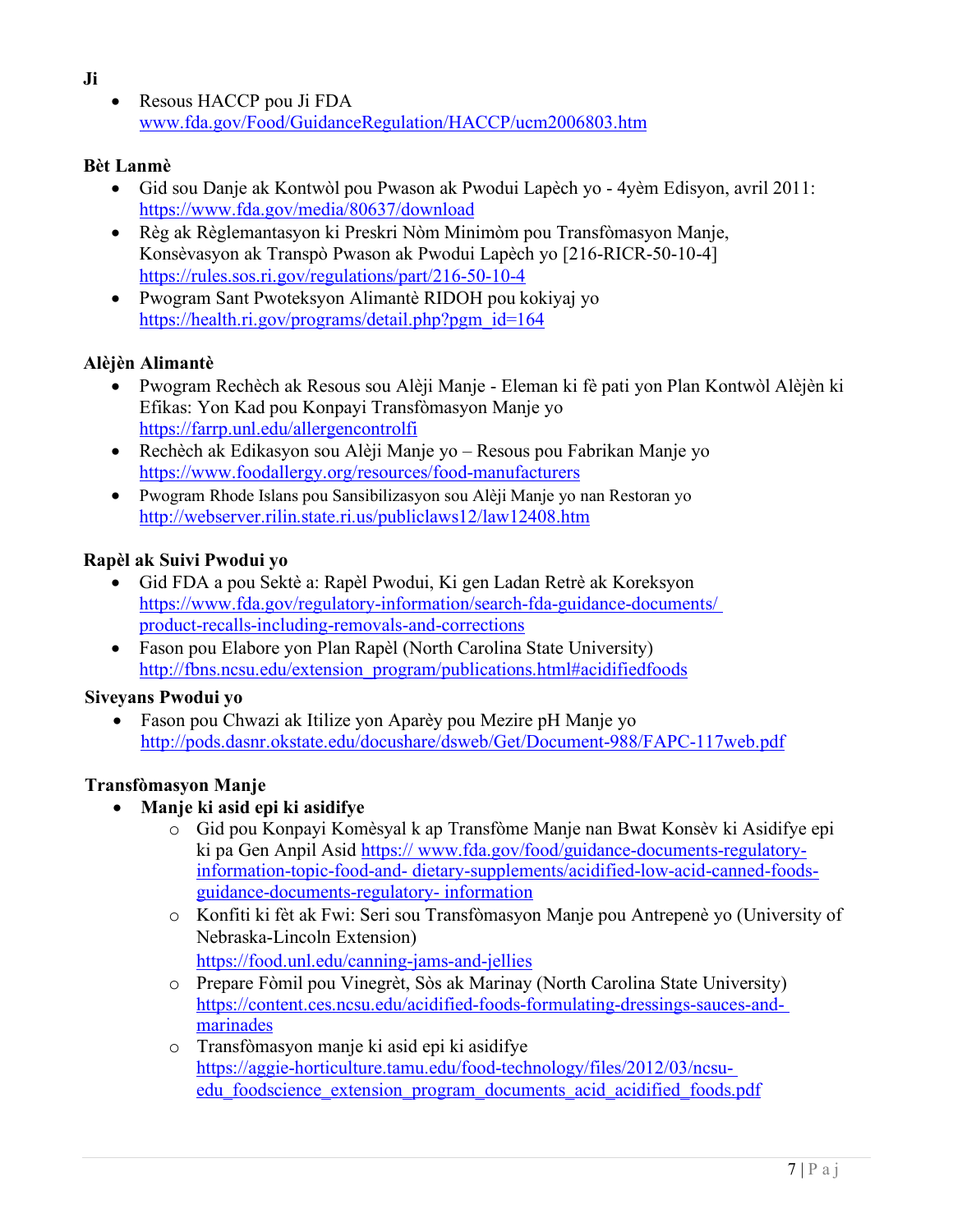## • **Sekirite Alimantè**

- o [Faktè pou Konsidere pou Elabore yon Plan HACCP pou M](http://ianrpubs.unl.edu/live/g1604/build/g1604.pdf)anje ki Asidifye y[ohttp://fbns.ncsu.edu/extension\\_program/documents/acidified\\_haccp\\_considerations.](http://fbns.ncsu.edu/extension_program/documents/acidified_haccp_considerations.pdf) [pdf](http://fbns.ncsu.edu/extension_program/documents/acidified_haccp_considerations.pdf)
- o [Pwosesis ki Planifye yo](http://fbns.ncsu.edu/extension_program/documents/acidified_formulating_dressings.pdf) https://fbns.ncsu.edu/extension\_program/documents/ entreprenerus scheduled processes.pdf

## • **Manje ki Refrijere yo**

- o Manje ki Refrijere yo: Kèk Règ pou Transfòmasyon https://fbns.ncsu.edu/extension\_program/documents/ entrepreneurs refrigerated food rules.pdf
- o Manje ki Refrijere epi ki Konsève pou Anpil Tan [http://fbns.ncsu.edu/extension\\_program/documents/foodsafety\\_extended\\_shelflife.pdf](http://fbns.ncsu.edu/extension_program/documents/entreprenerus_scheduled_processes.pdf)
- **Asirans pou Biznis Manje yo** <http://extension.psu.edu/food/entrepreneurs/starting-a-business/insurance>
- **Kontwòl Prevansyon -** Bon Pratik Fabrikasyon ki Anvigè yo, Analiz Danje yo ak Kontwòl Prevansyon ki Baze sou Risk pou Manje Moun Manje [https://www.accessdata.fda.gov/scripts/cdrh/](http://www.accessdata.fda.gov/scripts/cdrh/) cfdocs/cfcfr/CFRSearch.cfm?CFRPart=117
- Northeast Center to Advance Food Safety (NECAFS):<https://www.uvm.edu/extension/necafs>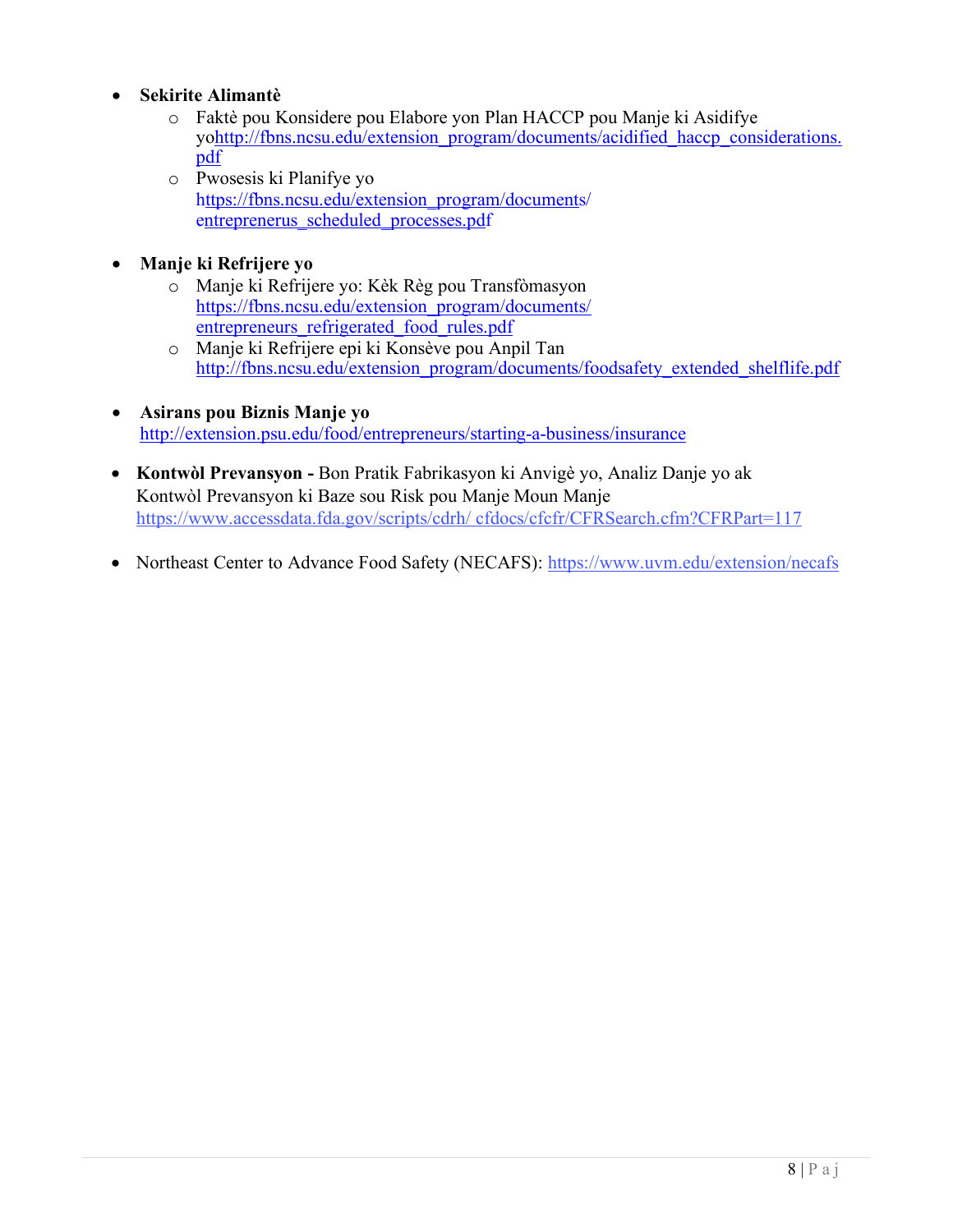#### **OTORITE TRETMAN**

#### • **Ki sa yon Otorite Tretman ye?**

FDA a egzije pou se yon "Otorite Pwosesis" ki mete sou pye pwosesis ki planifye pou konsèvasyon manje yo, tankou fimen, seche, asidifye, fèmante, mete nan somi ak lòt metòd yo itilize pou elimine nesesite pou itilize yon kontwòl ki baze sou tan an/tanperati a (manje ka konsève pou anpil tan). Yon Otorite Tretman ki kalifye se yon moun oswa yon òganizasyon etablisman an deziyen pou ranpli kèk fonksyon, ki gen bonjan konesans li jwenn atravè yon fòmasyon ki apwopriye ak eksperyans li, sou egzijans tretman tèmik ki nesesè yo pou manje nan bwat ki fèmen yon fason pou lè pa antre, epi ki gen askè ak enstalasyon ki pèmèt li pran jan de desizyon sa yo. Otorite Tretmam an dwe valide pwosesis la, li dwe verifye sekirite pwodui a epi li dwe gade si plan HACCP a apwopriye.

#### • **Ki lè ou bezwen yon Otorite Tretman?**

Si w fabrike yon manje ki ka konsève pou anpil tan poutèt li te pase anba yon pwosesis espesyal (gade anwo a), ou bezwen yon Otorite Tretman pou fè yon pwosesis la epi egzamine pwodui a epi pou apwouve yo.

#### • **Kiyès ki yon Otorite Tretman?**

Ou ka jwenn Otorite Tretman yo nan Lis Otorite Tretman Manje AFDO a: <https://www.afdo.org/directories/fpa/>

Northeast Center for Food Entrepreneurship at the NY State Food Venture Center Telefòn: 315‐787‐2273 [Imèl: necfe@nysaes.cornell.edu](mailto:Im%C3%A8l:%20necfe@nysaes.cornell.edu) New York State Food Venture Center Cornell University/NYSAES Food Research Lab 630 W. North Street Geneva, NY 14456

University of Maine Pilot Plant Telefòn: 207‐581‐3139 Imèl: [pilotplant@maine.edu](mailto:pilotplant@maine.edu) [www.foodsciencehumannutrition.umaine.edu/food-technology/process-and-product](http://www.foodsciencehumannutrition.umaine.edu/food-technology/process-and-product-)reviews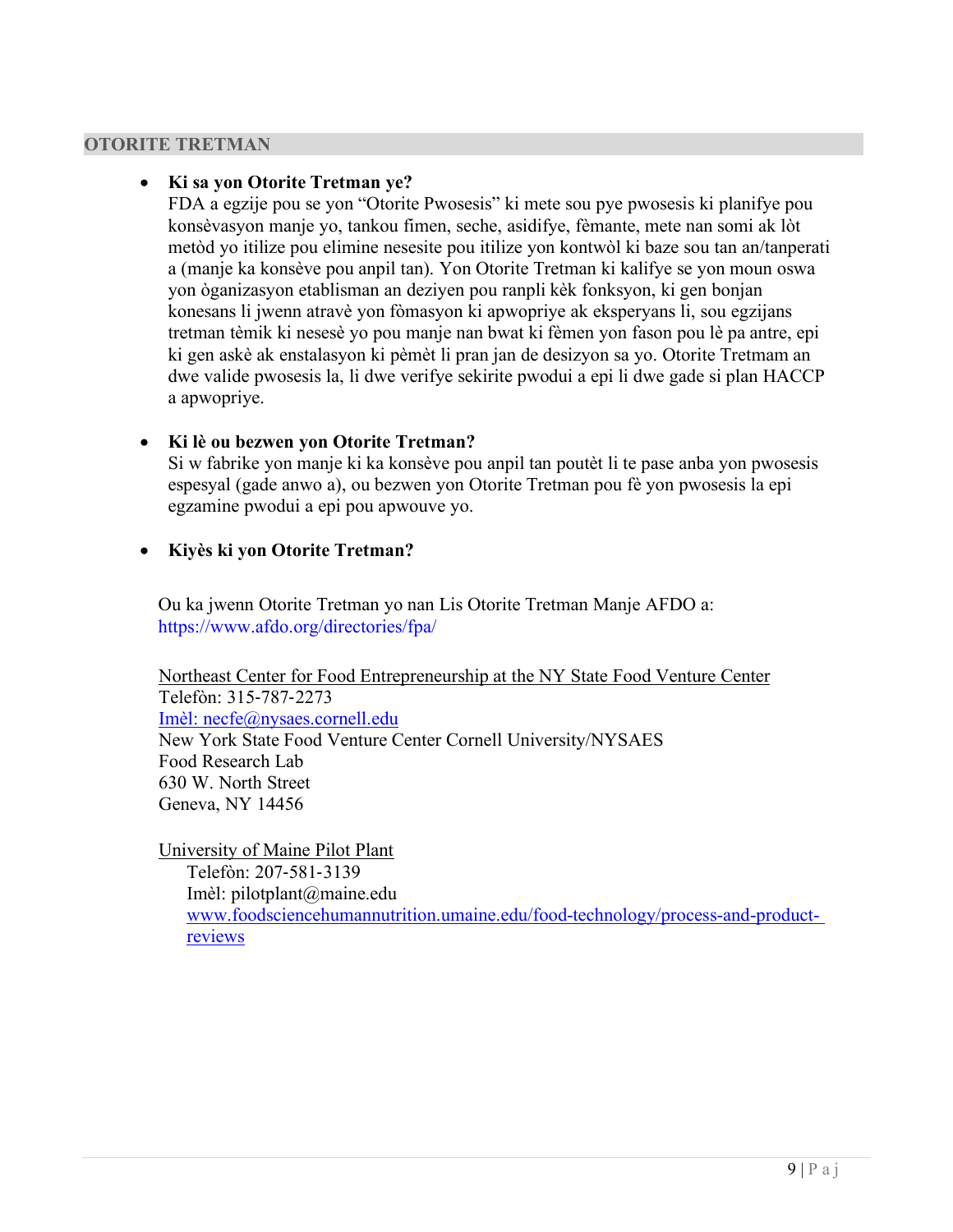### **LABORATWA ANALIZ MANJE RHODE ISLAND/MASSACHUSETTS/CONNECTICUT**

#### **RHODE ISLAND**

**Food and Beverage Consultant (FABCO)** Dr. Dimitri Kazantzis Telefòn: 401-463-5784 Devlòpman pwodui ak valè nitritif òdinatè kreye.

#### **MASSACHUSETTS**

#### **Advanced Food Testing laboratories**

31-B Foodmart Rd. Boston, MA 02118 Telefòn: 617-269-6424 Faks: 617-268-1635

#### **Analytical Testing Laboratories**

345 Trapelo Rd. Belmont, MA Telefòn: 617-484-7400

#### **Biomarine Laboratories**

16 East Main Street Gloucester, MA Telefòn: 978-281-0222 Faks: 978-283-6296

#### **Food Research Laboratories**

130 Newmarket Square #3 Boston, MA Telefòn: 617-442-3322

#### **G and L Laboratories**

246 Arlington Street Quincey, MA 02170 Telefòn: 617-328-3663

#### **Krueger Food Laboratories**

21 Alpha Rd. #D Chelmsford, MA 01824 Telefòn: 978-256-1220 Faks: 978-256-1222